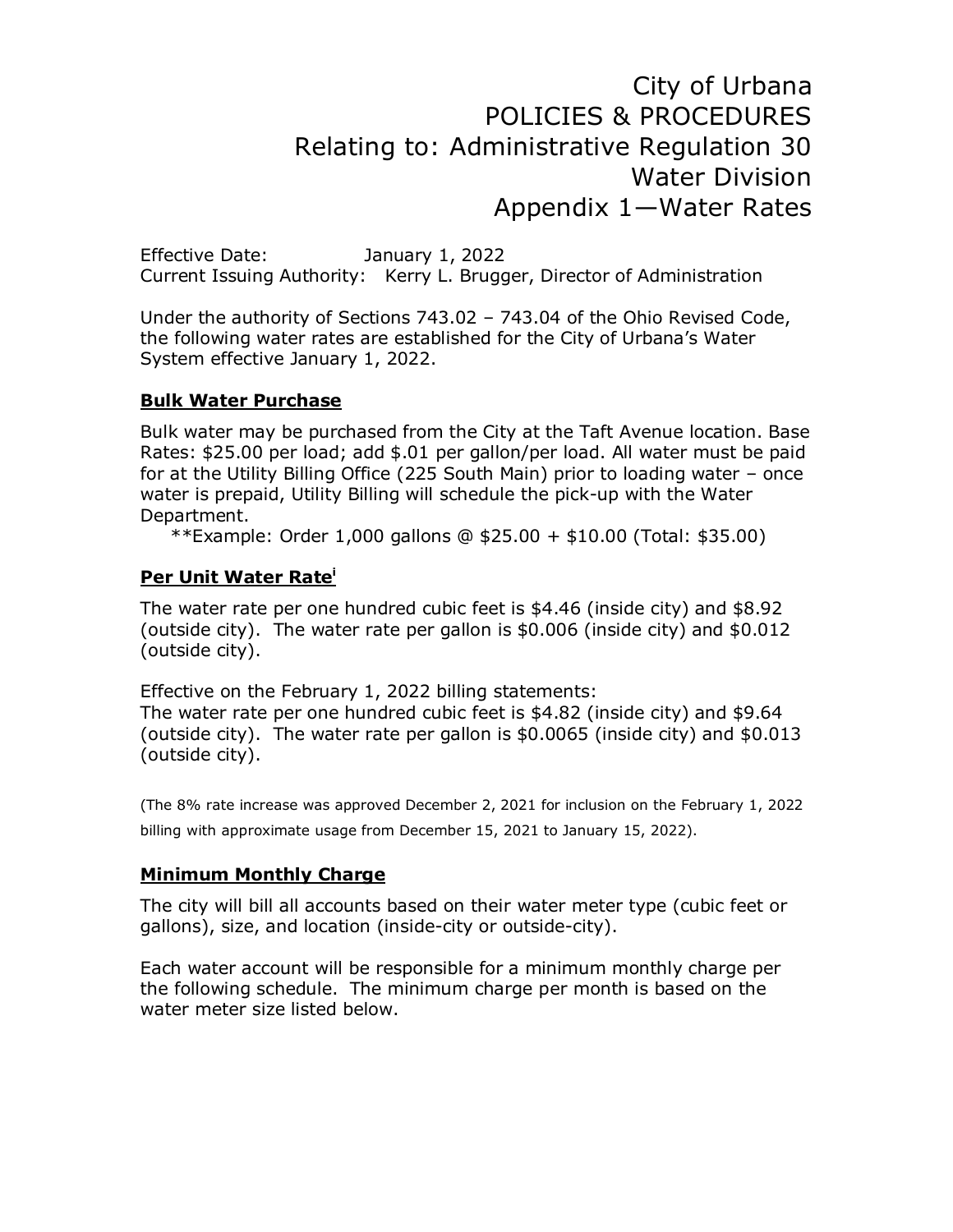For accounts with water meters registering in cubic feet:

| Meter Size           | Minimum Usage (100 CF) | Inside City Minimum | <b>Outside City Minimum</b> |
|----------------------|------------------------|---------------------|-----------------------------|
| $5/8'' - 11/2''$     |                        | \$17.84             | \$35.68                     |
| $\gamma$ "           | 15                     | \$66.90             | \$133.80                    |
| 2"                   | 30                     | \$133.80            | \$267.60                    |
| $\mathbf{\Lambda}''$ | 45                     | \$200.70            | \$401.40                    |

For accounts with water meters registering in gallons:

| Meter Size           | Minimum Usage (Gal) | Inside City Minimum | Outside City Minimum |
|----------------------|---------------------|---------------------|----------------------|
| $3/4" - 11/2"$       | 3,000               | \$18.00             | \$36.00              |
| つ〃                   | 11,250              | \$67.06             | \$134.12             |
| 2"                   | 22,500              | \$133.96            | \$267.92             |
| $\mathbf{\Lambda}''$ | 33,750              | \$200.86            | \$401.72             |

Effective on the February 1, 2022 billing statements:

For accounts with water meters registering in cubic feet:

| Meter Size       | Minimum Usage (100 CF) | Inside City Minimum | <b>Outside City Minimum</b> |
|------------------|------------------------|---------------------|-----------------------------|
| $5/8'' - 11/2''$ |                        | \$19.28             | \$38.56                     |
| $\gamma$ "       | 15                     | \$72.30             | \$144.60                    |
| 2''              | 30                     | \$144.60            | \$289.20                    |
| 4''              | 45                     | \$216.90            | \$433.80                    |

For accounts with water meters registering in gallons:

| Meter Size     | Minimum Usage (Gal) | Inside City Minimum | <b>Outside City Minimum</b> |
|----------------|---------------------|---------------------|-----------------------------|
| $3/4" - 11/2"$ | 3,000               | \$19.50             | \$39.00                     |
| $\gamma$ "     | 11,250              | \$73.13             | \$146.26                    |
| 2''            | 22,500              | \$146.25            | \$292.50                    |
| $\varDelta''$  | 33,750              | \$219.38            | \$438.76                    |

(The 8% rate increase was approved December 2, 2021 for inclusion on the February 1, 2022 billing with approximate usage from December 15, 2021 to January 15, 2022).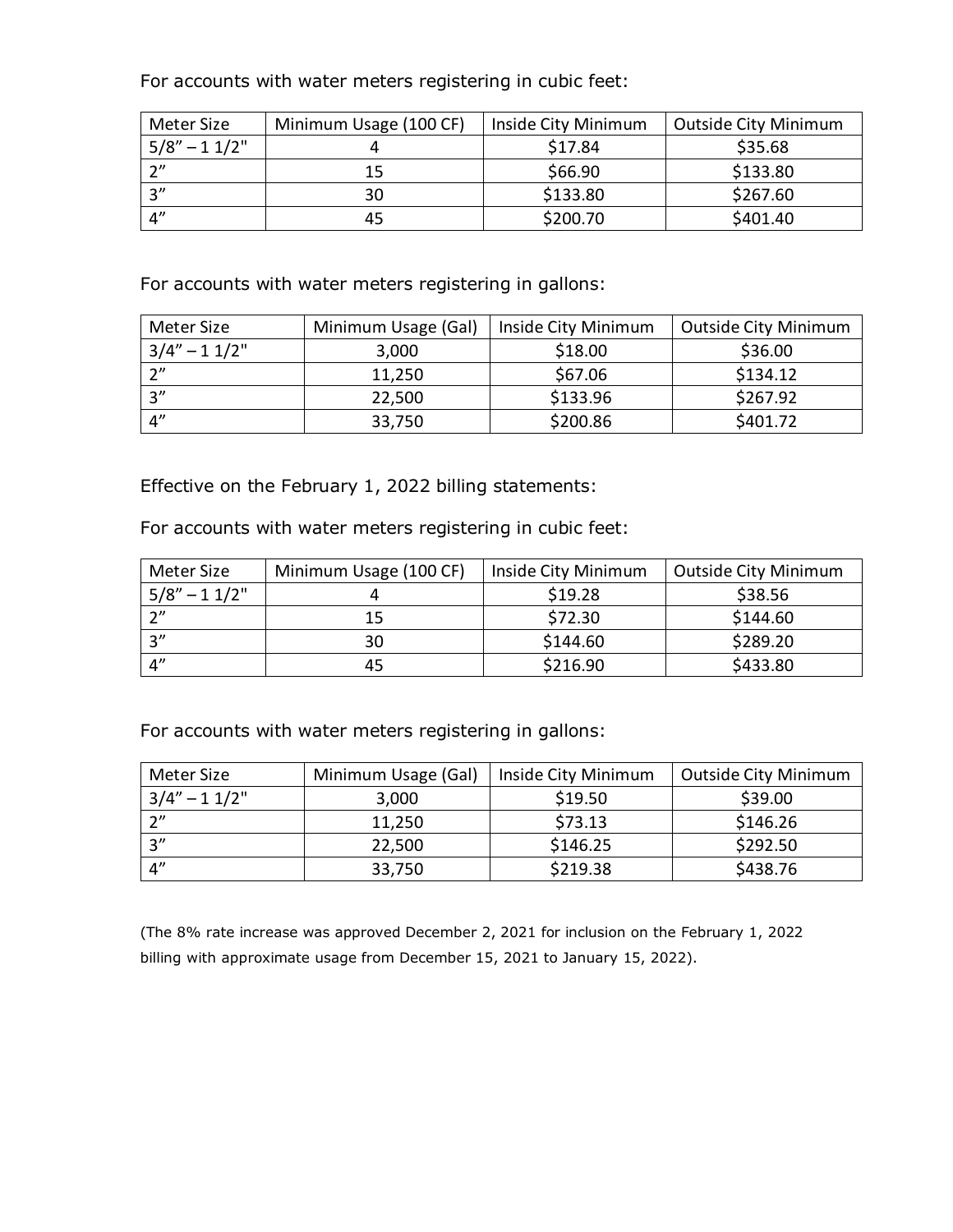## **Meter Cost (Price List) (Updated 12/28/2021)**

The cost of the meter may be greater than the price reflected here due to inflation or a price increase by the supplier. The cost of the meter is the current market price of the meter from the supplier. These prices reflect a contractor installing the meter and the City of Urbana installing the radio.

| Meter Size                    | <u>Cost</u>                  |
|-------------------------------|------------------------------|
| $5/8'' \times 1/2''$ (inside) | No Longer Used               |
| $5/8''$ x1/2" (pit)           | No Longer Used               |
| $5/8'' \times 3/4''$ (inside) | No Longer Used               |
| $5/8'' \times 3/4''$ (pit)    | No Longer Used               |
| Straight 3/4"                 | \$340.00                     |
| Straight 1"                   | \$395.00                     |
| Straight 1 1/2"               | \$745.00                     |
| Straight 2"                   | \$820.00                     |
| Straight 2"                   | \$820.00                     |
| Straight 3"                   | \$3,750.00                   |
| Straight 4"                   | \$4,370.00                   |
| Straight 6"                   | Price Available Upon Request |

| Misc. Water Meter Supplies | Cost    |
|----------------------------|---------|
| Freeze Plate               | \$25.00 |
| Labor to install           | \$55.00 |

### **Tap Fee**

This fee is for city crews to physically perform a water tap that is 2" or less. A tap larger than 2" will be the responsibility of the water user to install and the tap must be installed per Water Division specifications.

| <b>Tapping Size</b> | <u>Amount</u> |
|---------------------|---------------|
| $1/2$ " & $3/4$ "   | \$350.00      |
| 1''                 | \$450.00      |
| $1 \frac{1}{2}$     | \$650.00      |
| $2^{\prime\prime}$  | \$800.00      |
|                     |               |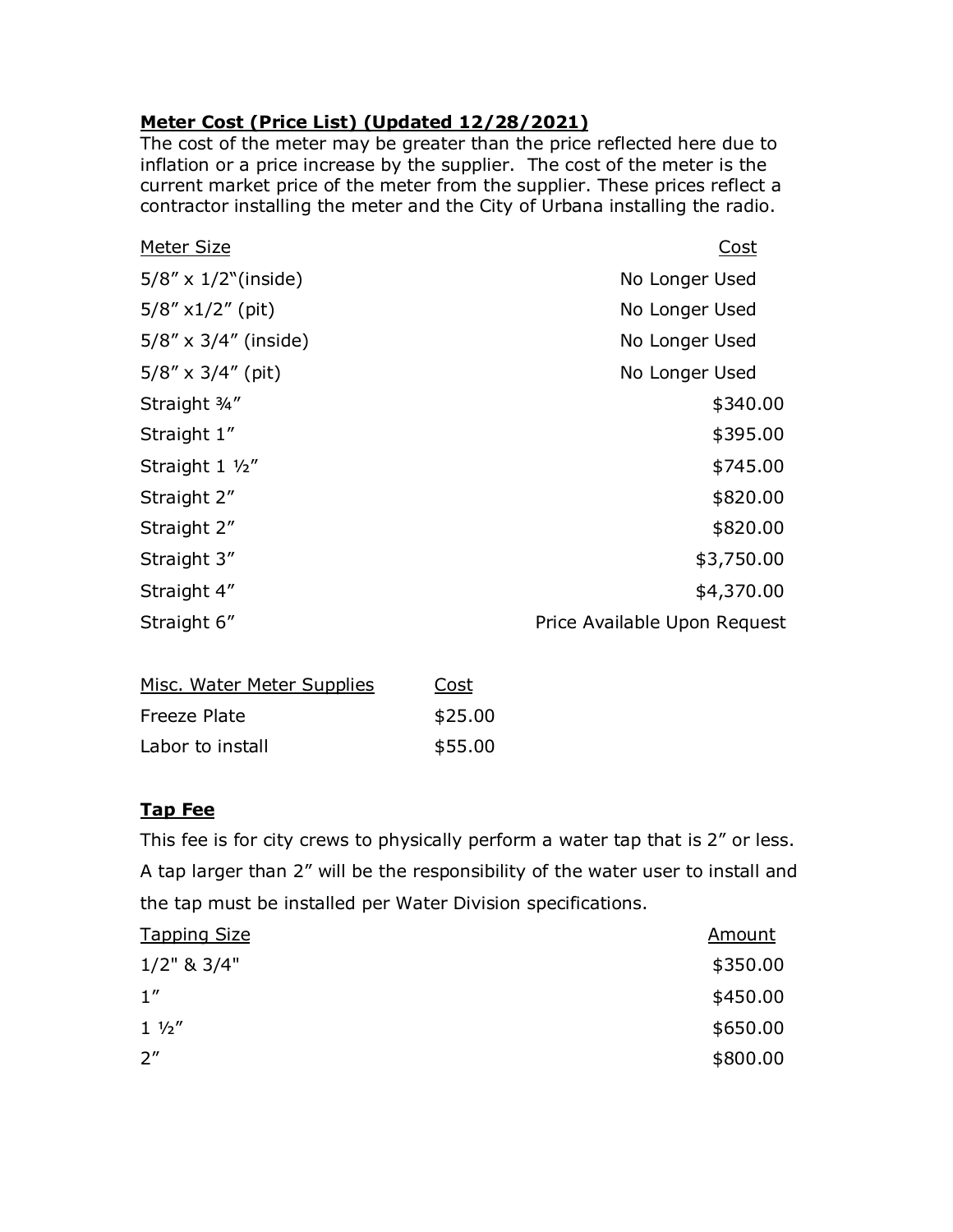### **Connections Fee (Ord. 939.08)**

| Water Line Size (Inches) | <b>Water Connection Fee</b> |
|--------------------------|-----------------------------|
| $\frac{1}{2}$            | \$300.00                    |
| 3/4''                    | \$350.00                    |
| 1''                      | \$450.00                    |
| $1 \frac{1}{2}$          | \$600.00                    |
| 2 <sup>''</sup>          | \$750.00                    |
| 3''                      | \$1,200.00                  |
| $4^{\prime\prime}$       | \$2,400.00                  |
| 5''                      | \$3,500.00                  |
| 6''                      | \$5,000.00                  |
| 8" or above              | \$6,500.00                  |

In the event that an existing water line is upsized, then the difference between the two sizes shall be paid in connections fees. Fees for a privately owned water line may be waived by the Public Works Superintendent and the Water Superintendent. Private lines are defined lines servicing a property/properties where the city has no involvement in its repair and/or maintenance.

### **Water Capacity Fee (Ord. 939.07)**

Per City Ordinance 939.07, the following capacity fee shall be charged for all permits issued to connect into the City water system for the first time and shall be paid upon issuance of said permit.

All properties connecting to the City of Urbana water system shall be assigned an Equivalent Dwelling Unit (EDU), or multiple thereof, with one (1) EDU being equal to average daily water consumption of 400 gallons.

All single-family residential properties connecting to the water system are assigned one (1) EDU.

All master metered multi-family residential properties connecting to the water system shall be assigned, by the Water Superintendent, an EDU multiple calculated by multiplying the number of multi-family residential units by the Single Family Equivalent (SFE) value that follows: